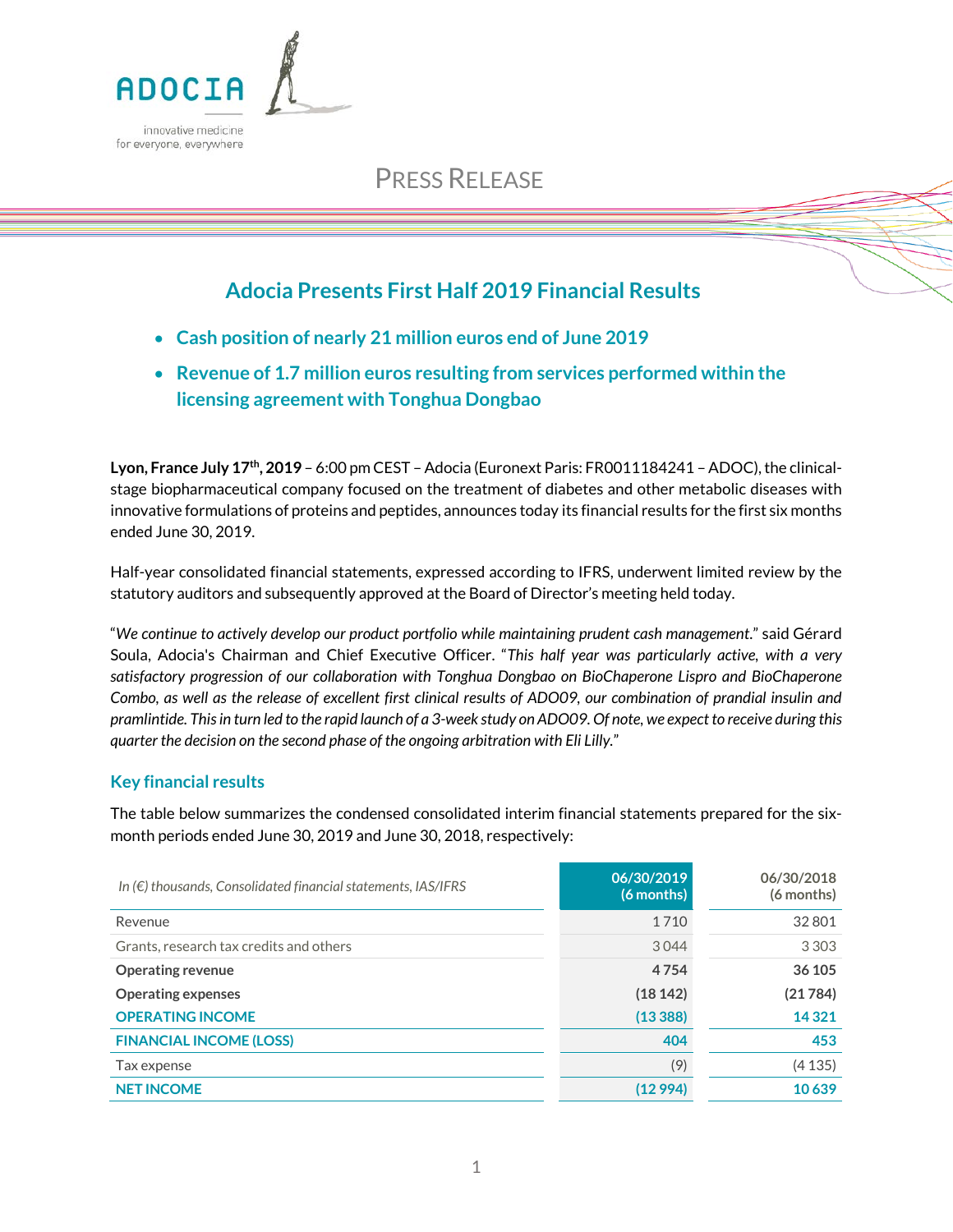The financial results of the Company at June 30, 2019 are characterized by:

- **Revenue of 1.7 million euros**, mostly deriving from the licensing agreements signed with Tonghua Dongbao (THDB) in April 2018 for the development, manufacturing and commercialization of BioChaperone® Lispro and BioChaperone® Combo in China and other territories.

The non-refundable upfront payment in the amount of 50 million dollars, or 41.1 million euros, was partially recognized as revenue, for 32.8 million euros at the end of June 2018. The remaining nonamortized amount of the initial payment is being recognized upon provision of research and development services by Adocia related to the transfer and development of the products. Adocia recognized 1.7 million euros in revenue over the first semester of 2019.

- **Operating expenses** for the first six months of 2019 amount to 18.1 million euros, a decrease of 3.6 million euros compared to the first six months of 2018. The decrease is explained by lower legal expenses (2.1 million euros) related to the ongoing legal procedures against Eli Lilly & co ("Lilly") and by lower staff expenses (1.4 million euros). In 2018 staff expenses were impacted by performance bonuses granted to employees as a result of the signature of the partnership with Tonghua Dongbao.
- **A net loss before tax** of 13 million euros.
- **A cash position of 20.7 million euros:** TheCompany has a cash position close to 21 million euros as of 30 June 2019, compared to 39.8 million euros as of 1 January 2019, a decrease of 19.2 million euros**.**

Excluding the cash payment received from Tonghua Dongbao and legal fees, the net cash flow over the six first months of 2019 amounted to 15.7 million euros, compared to 13.5 million euros over the first six months of 2018. The increase in use of cash was mainly driven by research and development activities, including expenses related to the preparation and conduct of clinical trials, as well as support to our partner Tonghua Dongbao for the development of the licensed programs.

The cash position as of end of June 2019 does not include the payment due by Lilly following the favorable ruling received by Adocia in the first phase of the arbitration. The payment of the 11.6 million dollars plus accrued interest is expected after a decision regarding the second, final phase of the arbitration.

Additionally, payment of the research and tax credit("*Crédit d'Impôt Recherche*") generated from 2018 expenses, in the amount of 6.4 million euros, is expected in the second half 2019.

- **Financial debt** as of 30 June 2019 amount to 8.1 million euros which represents a net increase of 1 million euros compared to the beginning of the year. This increase resulted from 1.2 million euros debt financing of renovation expenses for the main building. This is partially offset by the payments against the loans to finance the acquisition and renovation of that same building acquired in 2016.

*"Our financial results for the first half of the 2019 are in line with our forecast and reflect our continued investments in our portfolio, especially in clinical developments,"* said Valérie Danaguezian, Chief Financial Officer of Adocia "*Pending the decision on the second phase of the arbitration, we shall maintain our rigorous expense management policy and we have the means to finance our operational plan."*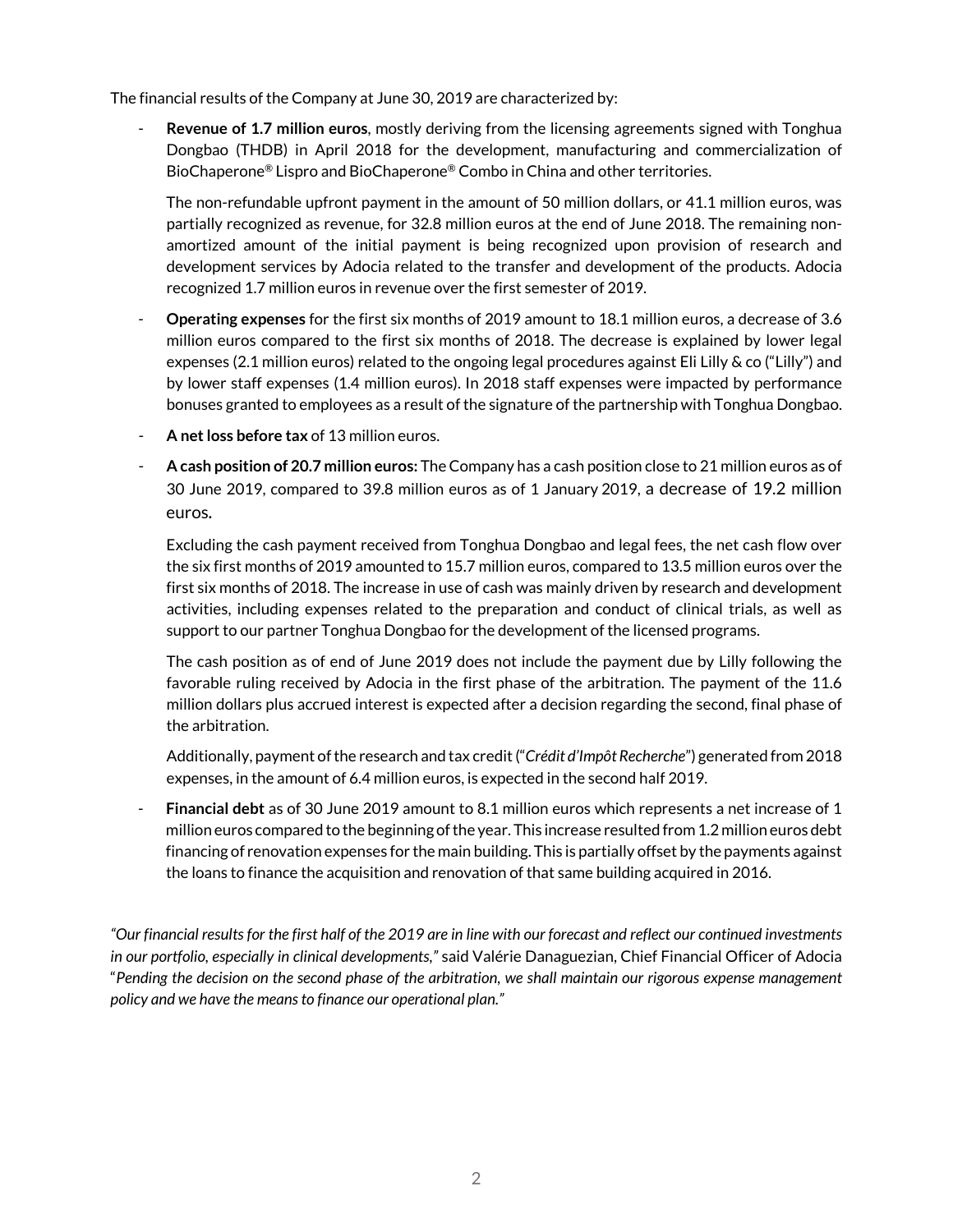## **Key events for the first half 2019**

The first semester of 2019 was marked by important technical and clinical advances on two of Adocia's key programs: BioChaperone Lispro, the ultra-rapid insulin, and ADO09, the combination of prandial insulin and pramlintide.

In **January 2019**, Adocia announced the initiation of a Phase 1 clinical trial evaluating BioChaperone Lispro and two prandial insulin analogs in the iLet™ automated insulin delivery system (commonly called the "bionic pancreas") from BetaBionics. This randomized, cross-over study performed in the United States of America will recruit up to 30 subjects with type 1 diabetes to compare the pharmacokinetic and pharmacodynamic profiles of insulins lispro, aspart and BioChaperone Lispro in the iLet™ bionic pancreas, on an inter- and intrasubject basis.

**In parallel**, Adocia, and its partner Tonghua Dongbao (THDB), carry on qualification activities for the insulin lispro manufactured by THDB in order to enable the start of Phase 3 trials of BioChaperone Lispro in China and other territories.

In **April 2019**, Adocia announced the first positive topline results of ADO09, a combination of prandial insulin with pramlintide. ADO09 was developed to improve post-prandial glucose control and long-term outcomes for people requiring prandial insulin treatment by enabling the synergistic combination of two complementary hormones: the amylin analog pramlintide and a prandial insulin. Indeed, in a person without diabetes, insulin and amylin are co-secreted and act synergistically to control glycemic excursions after a meal. In this randomized, double-blind, cross-over study, which enrolled 24 participants with type 1 diabetes, treatment with ADO09 resulted in a statistically significant 85% reduction of blood glucose excursions over the first two hours after the meal compared to Humalog® (p<0.0001) and in comparable postprandial glycemic control to that of the separate injections of Humulin® and Symlin®. Of note, in December 2018, Adocia had announced positive first-in-human clinical data for BioChaperone® Pramlintide Insulin (BC Pram Ins), a neutral pH coformulation of pramlintide and human insulin based on Adocia's proprietary BioChaperone® technology. Based on similar clinical results and a development plan considered to be faster for ADO09, Adocia has prioritized development of ADO09.

In the wake of these very encouraging clinical results, Adocia announced, early in **June 2019**, the launch of a 3-week Phase 1b clinical trial of ADO09 in people with type 1 diabetes. This study aims to assess safety and efficacy of ADO09 in subjects with type 1 diabetes using a multiple daily injection regimen over a 24-day period of treatment, including an outpatient period. The primary endpoint is to compare post-meal glucose profiles after bolus injections of ADO09 and Novolog®, injected immediately before a standardized mixed meal, at the end of a 24-day multiple daily injection treatment period. Results from this study are expected during Q4 2019.

Finally, and consistent with the evolution of our portfolio towards more mature stages of development, Adocia recently **strengthened its organization** by recruiting Mr. Marc Vouillamoz for the role of Director of Pharmaceutical Operations. His experience, acquired within large pharmaceutical organizations, in manufacturing processes, quality and regulatory affairs is an asset to support our Company in its evolution.

On the **legal front**, the first phase of the Arbitration procedure initiated by Adocia against Lilly concluded in favor of Adocia in **August 2018**. The Arbitration Tribunal awarded Adocia USD 11.6 million, as well as interest. Adocia's additional claims against Lilly for an amount of USD 1.3 billion and the counterclaims of Lilly for an amount of USD 188 million, remain pending, with a decision of the Tribunal expected in the course of Q3 2019.

Furthermore, in **October 2018**, Lilly filed a civil complaint with the United States District Court of the Southern District of Indiana to seek a declaratory judgment for two of its US patents regarding ultra-rapid insulin formulations (Lilly's United States Patent Nos. 9,901,623 and 9,993,555 entitled "Rapid-acting insulin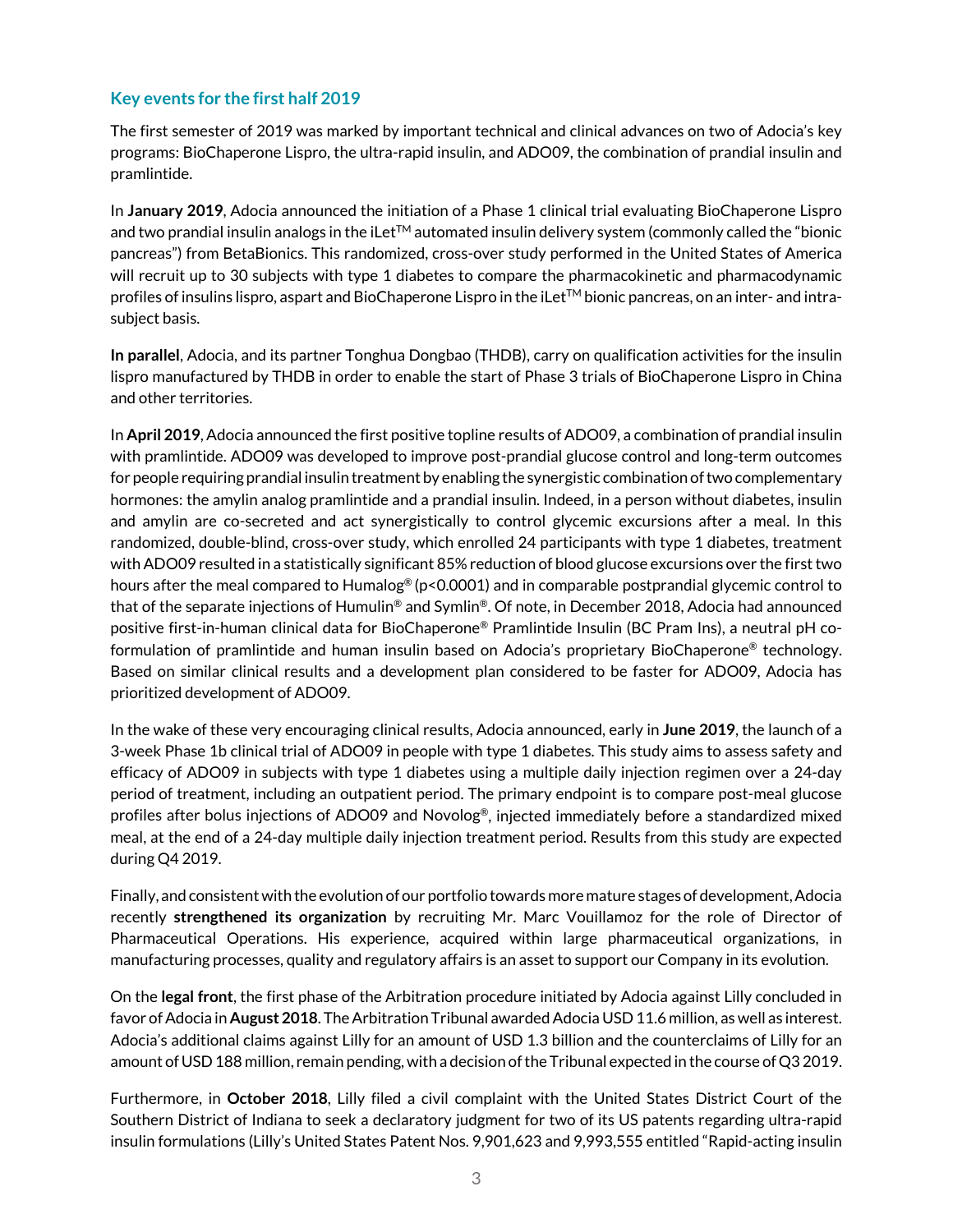compositions"). Lilly contends in its complaint that itfiled the action because it refutes Adocia's assertion that the patents reflect an inventive contribution by Adocia. Adocia does not expect the matter to be resolved during this fiscal year.

### **About Adocia**

Adocia is a clinical-stage biotechnology company that specializes in the development of innovative formulations of already-approved therapeutic proteins and peptides for the treatment of diabetes and other metabolic diseases. In the diabetes field, Adocia's portfolio of injectable treatments is among the largest and most differentiated of the industry, featuring six clinical-stage products. Additionally, Adocia expanded its portfolio to include the development of treatments of obesity and short bowel syndrome.

The proprietary BioChaperone® technological platform is designed to enhance the effectiveness and/or safety of therapeutic proteins while making them easier for patients to use. Adocia customizes BioChaperone to each protein for a given application. Adocia's clinical pipeline includes five novel insulin formulations for the treatment of diabetes: two ultrarapid formulations of insulin analog lispro (BioChaperone® Lispro U100 and U200), a combination of basal insulin glargine and rapid-acting insulin lispro (BioChaperone<sup>®</sup> Combo), a combination of a prandial insulin with amylin analog pramlintide (ADO09) and a rapid-acting formulation of human insulin (HinsBet® U100). It also includes an aqueous formulation of human glucagon (BioChaperone® Glucagon) for the treatment of hypoglycemia. Adocia preclinical pipeline includes combinations of insulin glargine with GLP-1 receptor agonists (BioChaperone® Glargine GLP-1) for the treatment of diabetes, a ready-to-use combination of glucagon and a GLP-1 receptor agonist (BioChaperone® Glucagon GLP1) for the treatment of obesity and a ready-to-use aqueous formulation of teduglutide (BioChaperone® Teduglutide) for the treatment of short bowel syndrome.

In 2018, Adocia and Chinese insulin leader Tonghua Dongbao entered into a strategic alliance. In April 2018, Adocia granted Tonghua Dongbao licenses to develop and commercialize BioChaperone Lispro and BioChaperone Combo in China and other Asian and Middle-Eastern territories. The licensing included 50 million dollars upfront and up to 85 million dollars development milestones, plus double-digit royalties on sales. In June 2018, Tonghua Dongbao agreed to manufacture and supply active pharmaceutical ingredients insulin lispro and insulin glargine to Adocia globally, excluding China, to support Adocia's portfolio development in these territories.

*Adocia aims to deliver "Innovative medicine for everyone, everywhere."*

To learn more about Adocia, please visit us a[t www.adocia.com](http://www.adocia.com/)



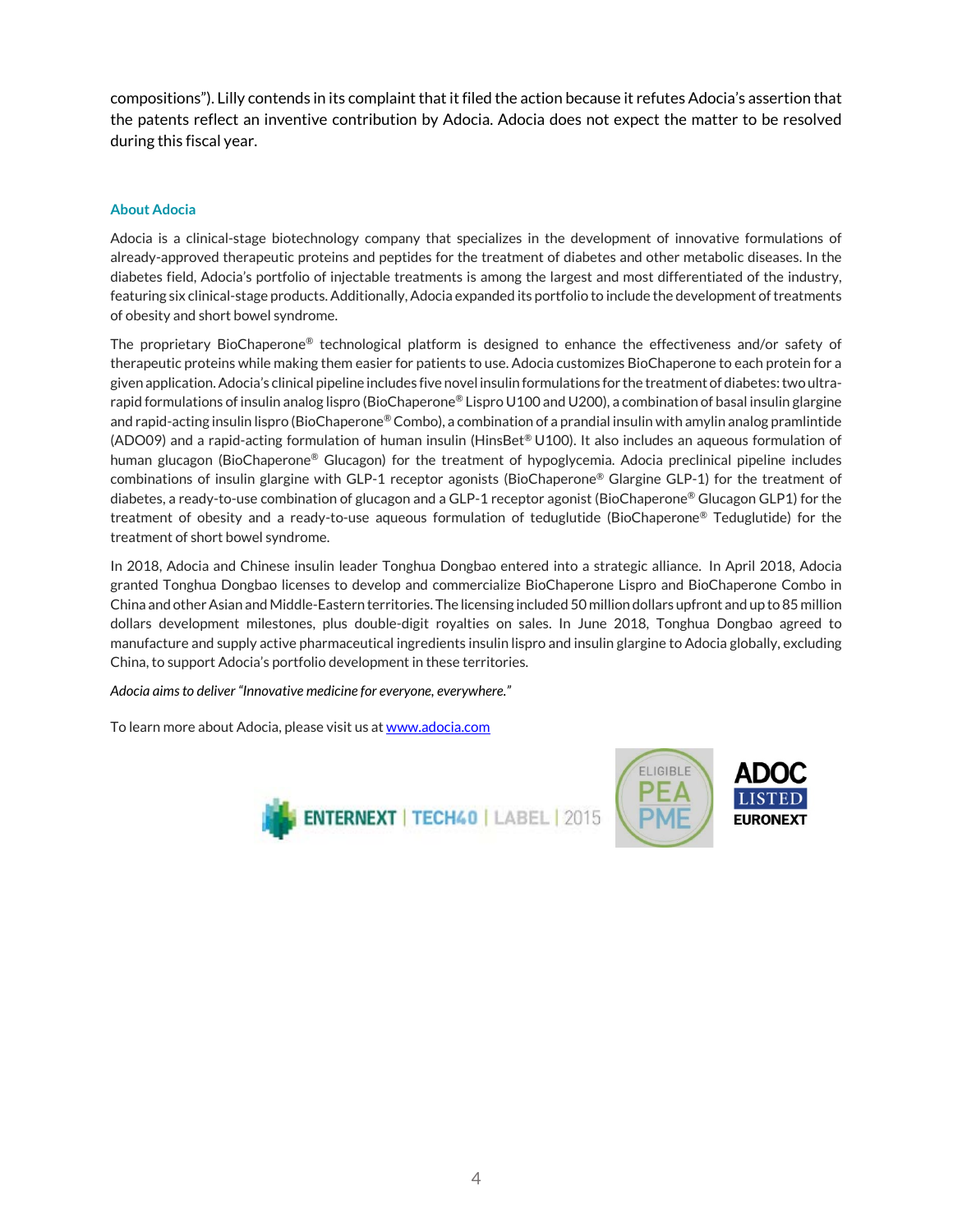#### **For more information please contact:**

| <b>Adocia</b>                   | <b>Adocia Press Relations Europe</b> | <b>Adocia Investor Relations USA</b> |
|---------------------------------|--------------------------------------|--------------------------------------|
| Gérard Soula                    | <b>MC Services AG</b>                | <b>The Ruth Group</b>                |
| Chairman and CEO                | Raimund Gabriel                      | Tram Bui                             |
| contactinvestisseurs@adocia.com | adocia@mc-services.eu                | tbui@theruthgroup.com                |
| Ph.: +33 4 72 610 610           | Ph.: +49 89 210 228 0                | Ph.: +1 646 536 7035                 |
|                                 |                                      |                                      |

#### **Disclaimer**

*This press release contains certain forward-looking statements concerning Adocia and its business. Such forward-looking statements are based on assumptions that Adocia considers to be reasonable. However, there can be no assurance that the estimates contained in such forward-looking statements will be verified, which estimates are subject to numerous risks including the risks set forth in the "Risk Factors" section of the Reference Document filed with the French Autorité des marchés financiers on April 12, 2019 (a copy of which is available at www.adocia.com) and to the development of economic conditions, financial markets and the markets in which Adocia operates. The forward-looking statements contained in this press release are also subject to risks not yet known to Adocia or not currently considered material by Adocia. The occurrence of all or part of such risks could cause actual results, financial conditions, performance or achievements of Adocia to be materially different from such forward-looking statements.*

*This press release and the information contained herein do not constitute an offer to sell or the solicitation of an offer to buy Adocia shares in any jurisdiction.*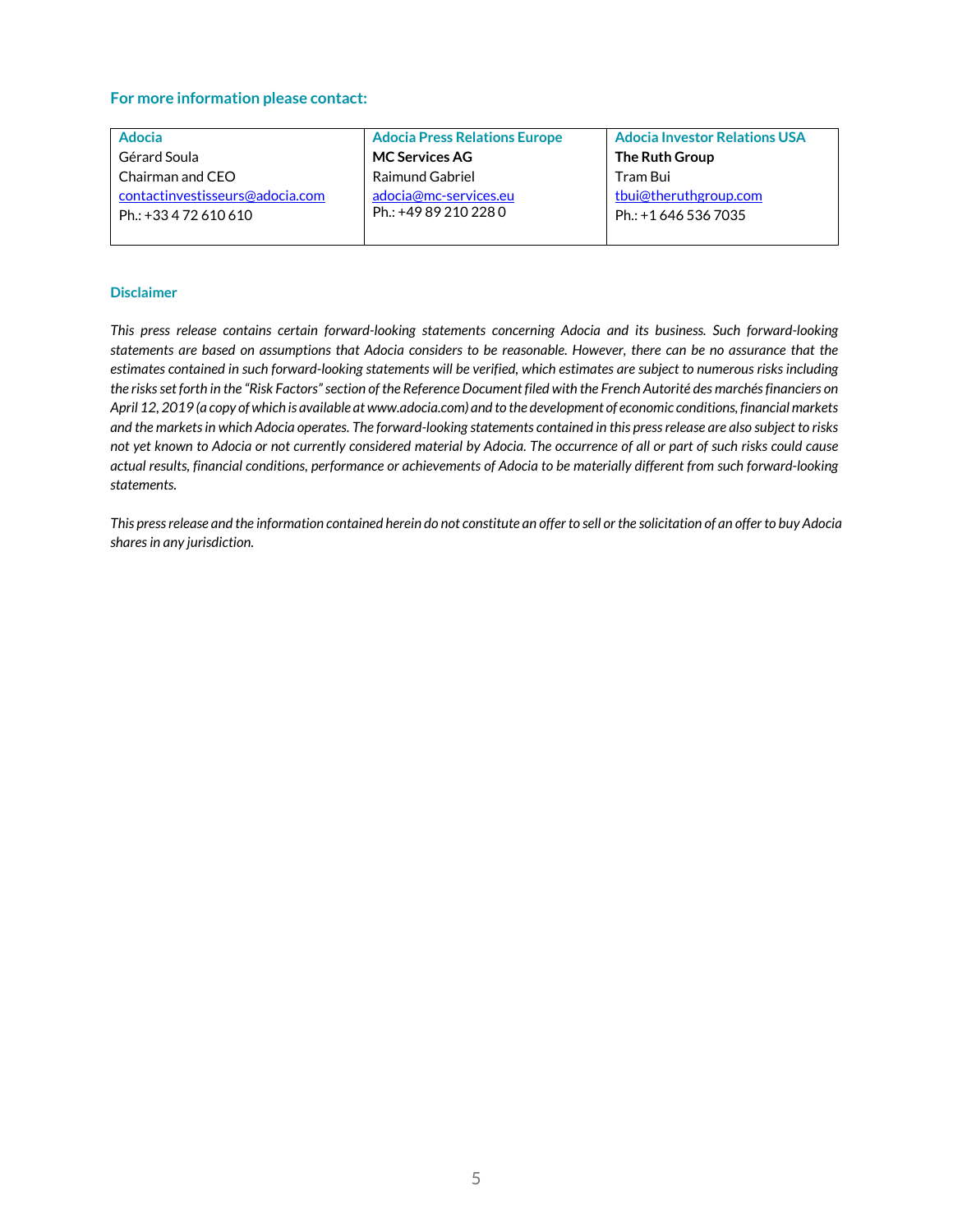## **APPENDIX: Financial results at June 30, 2019**

## Operating revenue

The table below provides details on operating revenue for each period:

| In $(\epsilon)$ thousands             | 06/30/2019<br>$(6$ months) | 06/30/2018<br>(6 months) |
|---------------------------------------|----------------------------|--------------------------|
| Revenue (a)                           | 1710                       | 32801                    |
| Research and collaborative agreements | 0                          | 0                        |
| Licensing revenues                    | 1710                       | 32801                    |
| Grants, public financing, others (b)  | 3044                       | 3 3 0 3                  |
| <b>OPERATING REVENUE (a) + (b)</b>    | 4754                       | 36 105                   |

Operating revenue mainly resulted from the licensing and research agreements as well as the public financing of research and development expenses. As of June 30, 2019, they amounted to 4.8 million euros versus 36.1 million euros last year over the same period.

**Revenue of 1.7 million euros**, mostly deriving from the licensing agreements signed with Tonghua Dongbao (THDB) in April 2018 for the development, manufacturing and commercialization of BioChaperone® Lispro and BioChaperone® Combo in China and other territories.

The non-refundable upfront payment in the amount of 50 million dollars, or 41.1 million euros, was partially recognized as revenue, for 32.8 million euros at the end of June 2018. The remaining non-amortized amount of the initial payment is being recognized upon provision of research and development services by Adocia related to the transfer and development of the products. Adocia recognized 1.7 million euros in revenue over the first semester of 2019.

**Other operating income** consisted primarily of the French research and development tax credit amounting to 3 million euros for the first half of 2019, compared to 3.2 million during the first half of 2018. This decrease reflects lower qualifying payroll expenses compared to the same period last year.

#### Operating expenses

The table below provides details on operating expenses by function for each period:

| In ( $\epsilon$ ) thousands         | 06/30/2019<br>$(6$ months) | 06/30/2018<br>(6 months) |
|-------------------------------------|----------------------------|--------------------------|
| Research and development expenses   | (12322)                    | (13134)                  |
| General and administrative expenses | (5820)                     | (8650)                   |
| <b>CURRENT OPERATING EXPENSES</b>   | (18142)                    | (21784)                  |

**Research and development costs** mainly include payroll expenses assigned to research and development operations, subcontracting costs (including preclinical and clinical studies), intellectual property rights expenses, purchases of materials (reagents and other consumables), of pharmaceutical products and other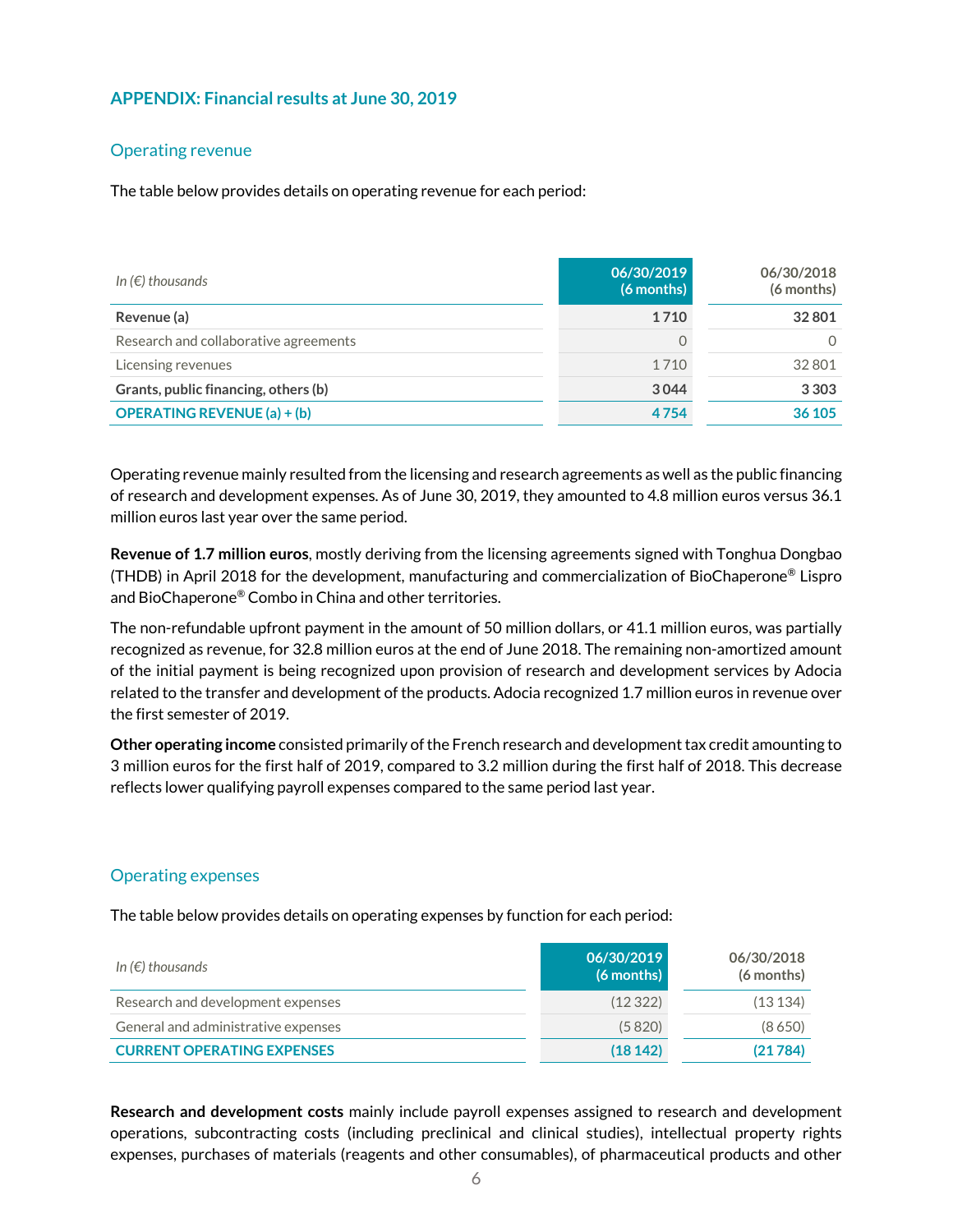raw materials. These expenditures amounted to 12.3 million euros for the first half of 2019, a decrease of 0.8 million euros compared to the first half of 2018. This is mainly due to a decrease in personal expenses, as the financial accounts as of June 2018 were impacted by the grant of performances bonuses following the signature of the partnership with Tonghua Dongbao. No bonuses have been granted over the first half 2019. These Research and development expenses represent 77% of the total operational expenses (excluding the fees related to the legal procedures) as of end of June 2019.

**General and administrative expenses** primarily include expenses for employees not directly working on research and development, as well as services related to management, legal and business development of the Company and its subsidiary in the US. They amounted to 5.8 million euros at June 30, 2019 versus 8.7 million euros at June 30, 2018. The 2.8 million euros decrease is explained for 2.1 million euros by the decrease of legal expenses supporting the ongoing arbitrations and for 0.5 million euros by the decrease in payroll expenses (2018 performance bonuses).

The table below provides details on operating expenses by nature for each period:

| In $(\epsilon)$ thousands               | 06/30/2019<br>$(6$ months) | 06/30/2018<br>(6 months) |
|-----------------------------------------|----------------------------|--------------------------|
| Purchases used in operations            | (786)                      | (1122)                   |
| Payroll expense                         | (6235)                     | (7668)                   |
| Share-based payments                    | (464)                      | (658)                    |
| External expenses                       | (9985)                     | (11477)                  |
| Taxes and contributions                 | (123)                      | (234)                    |
| Depreciation, amortization & provisions | (548)                      | (623)                    |
| <b>OPERATING EXPENSES</b>               | (18142)                    | (21784)                  |

**Purchases used in operations** decreased by nearly 30% to reach 0.8 million euros. This decrease is explained by significant raw material expenses occurred over the six first months of 2018 necessary to the production of clinical batches.

**Payroll expenses** totaled 6.2 million euros at June 30, 2019 compared to 7.7 million euros at June 30, 2018. The average workforce increased by 6%, at 124.2 Full Time Equivalents (FTE) in 2018 and 132.1 FTE in 2019. The decrease of payroll expense is primarily due to the payment of performance bonuses to employees in June 2018, resulting from the signing of the partnership with Tonghua Dongbao.

**The 0.5 million euros share-based payments** item at June 30, 2019 includes the impact of the plans introduced in previous years as no plan has been granted over the first six months of 2019. The 0.2 million euros decrease is explained by the vesting of several share-based plans in 2018. In accordance with IFRS 2, share-based payments are recognized at the fair value of the equity instruments granted to the executives and employees. These elements had no impact on the Company's corporate financial statements or cash position.

**External charges** mainly included the costs of preclinical studies, clinical trials, subcontracting expenses, intellectual property costs, professional fees and administrative expenses. These expenses amounted to 10 million euros at June 30, 2019, decreasing by 1.5 million euros compared to the same period in 2018. It is primarily explained by the lower amount of legal services incurred for the procedures against Eli Lilly.

**Taxes** totaled 0.1 million euros at June 30, 2019 compared to 0.2 million euros at June 30, 2018.